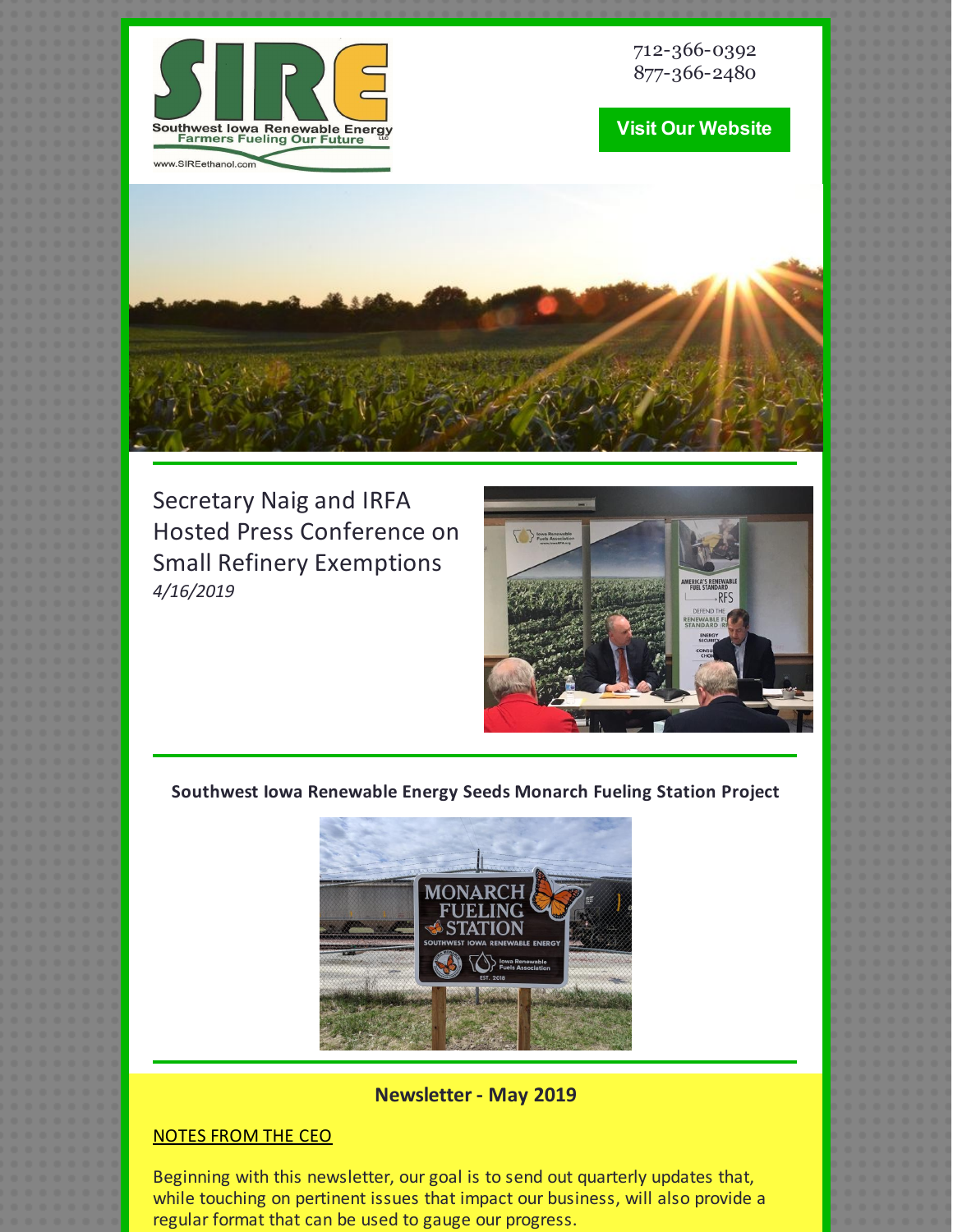At the annual meeting, we discussed the three basic drivers that impact company performance. Namely: Revenue, Expense, and Operating Efficiency. Table 1 provides insight into a few of the key components of each of the performance drivers. Context is important and thus it is insightful to review the data against the previous similar time periods. In this case, the pertinent timeframes are second quarter (Q2), or January through March, as well as the first six months (October through March), of the current fiscal year versus the same two periods from last year.

Table 1.

| Description                                  | Q2 FY 2019    | Q2 FY 2018    | 6 mnth FY 2019 | 6 mnth FY 2018 |
|----------------------------------------------|---------------|---------------|----------------|----------------|
| Production (den gal)                         | 33.05 million | 31.91 million | 66.27 million  | 63.77 million  |
| Ethanol Yield (den gal/bu)                   | 2.899         | 2.943         | 2.890          | 2.952          |
| Ethanol Price (per gal)                      | \$1.23        | \$1.28        | \$1.21         | \$1.30         |
| Corn Price (per bushel)                      | \$3.61        | \$3.43        | \$3.55         | \$3.35         |
| Corn Oil Yield (lbs/bu)                      | 1.01          | 0.87          | 0.98           | 0.88           |
| BTU's/gallon                                 | 23,934        | 24,620        | 23,880         | 24,423         |
| Steam   Natural Gas cost per<br><b>MMBTU</b> | \$4.137       | \$3.610       | \$3.855        | \$3.601        |
| kWh/gallon                                   | 0.639         | 0.629         | 0.642          | 0.641          |
| Chemical cost (\$/gal)                       | \$0.090       | \$0.112       | \$0.098        | \$0.108        |

As indicated above, efficiency of plant operations has improved in Corn Oil Yield and BTU's per gallon. During the first six months, production of ethanol has increased by 2.5 million gallons. Ethanol yield is an area of focus with it falling behind last years pace by 0.062 gallons per bushel (based on the six-month comparison). Our operations team has been focused on improving this metric and, based on recent data, they appear to be making headway.

From a revenue perspective, we can see that the price relationship between corn and ethanol is appreciably worse than last year. Net back per gallon of ethanol is 9 cents lower than the same six-month period last year and corn cost is 20 cents per bushel higher.

Expenses outlined in Table 1 show our cost per MMBTU for steam and natural gas increased by just over \$0.25 while chemical cost is 1 cent per gallon lower. A more complete picture of expenses compared to last year is contained in Table 2.

Table 2.

| Metric        | <b>YTD 2019</b> | <b>FY 2018</b> |
|---------------|-----------------|----------------|
| Variable Cost | \$0.2507        | \$0.2544       |
| Fixed Cost    | \$0.1043        | \$0.1413       |
| G&A Cost      | \$0.0410        | \$0.0387       |
| Total         | \$0.3960        | \$0.4344       |

As this table reflects, we are showing satisfactory progress in cost control with 3.84 cents per gallon lower total after six months of 2019 as compared to the full year of 2018. Bear in mind that our annual maintenance outage happens in May and that will impact (increase) the total fixed costs, thereby narrowing the difference for year end.

As you know and appreciate, an ethanol plant's success or lack thereof often hinges on fractions of a penny let alone, whole cents. The 3.84 cents of lower expenses through the six-months described above carried over the gallons produced in that timeframe during 2018 would have equated to over \$2.4 million of reduced costs. Or put another way, approximately \$2.4 million of additional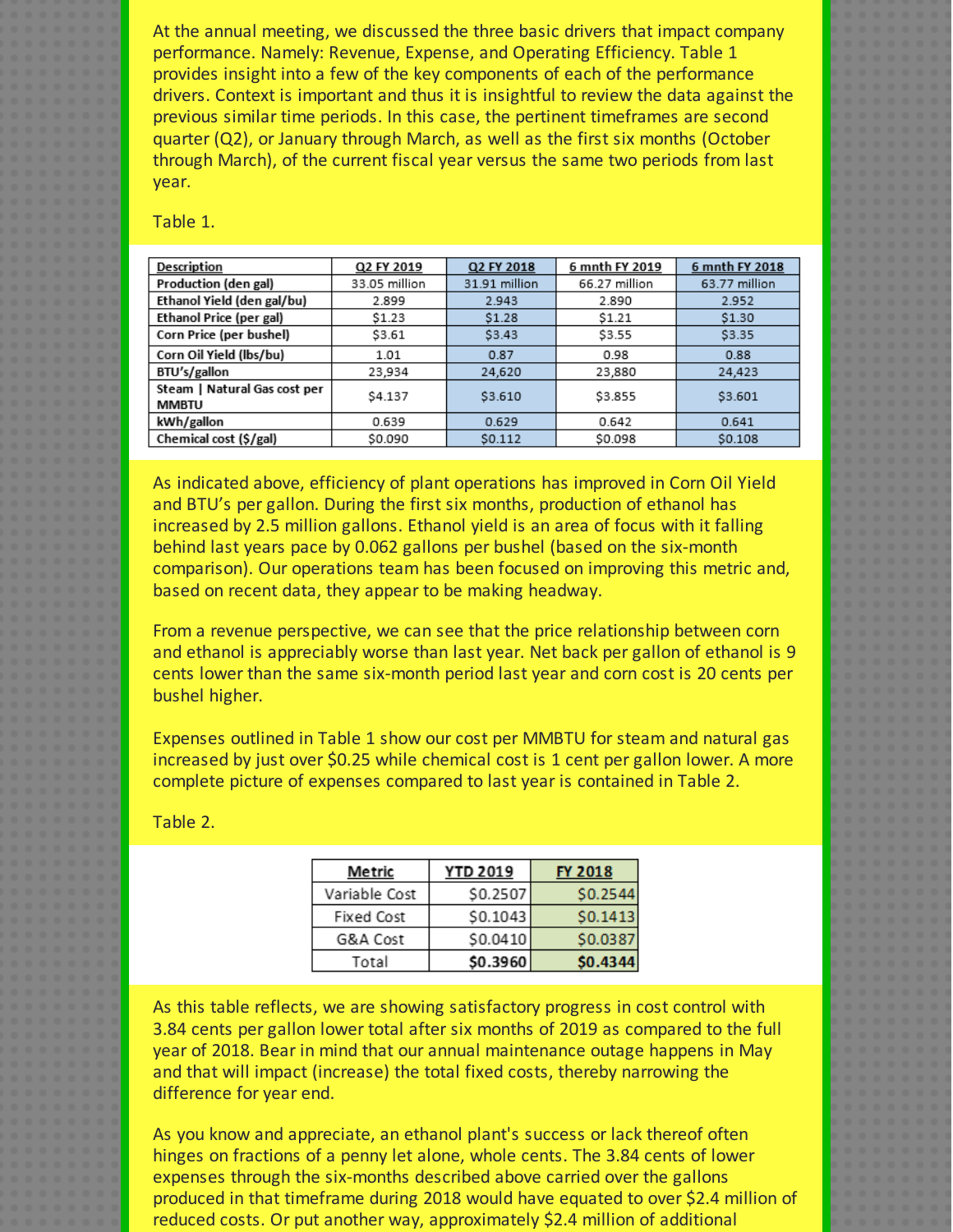income.

#### **Opportunities**

In August 2017, SIRE submitted an application to the Environmental Protection Agency (EPA) that provided information supporting our request to be able to increase our Renewable Identification Number (RIN) allowance to allow for increased ethanol production output. Our application has essentially been stalled for the past 19 months. During that time, through plant efficiency improvements and debottlenecking, we have reached the point where we are bumping up against the current permitted calendar year limit of 131,250,000 gallons. In fact, we were within 19,950 gallons of the permitted value at the end of December 2018. Recently, the EPA informed us that they were now in position to pick our application up provided that we were able to provide a heretofore unmentioned clarification. Based on their representation, we are hopeful that our application will be processed and approved before the end of this year. If this occurs, it would provide a new RIN allowance of 147,000,000 gallons.

Diversifying our revenue stream remains a goal of the company. Management and the board have evaluated several technologies that provide a higher protein coproduct and are therefore expected to be priced at a significantly higher level than traditional Dried Distillers Grains with Solubles (DDGS). The indicated pricing opportunity, depending on the technology and product created, has been represented as 150% of the per ton value of DDGS to on-par with Soybean Meal (approximately \$295 per ton). (For reference DDGS value has averaged approximately \$139 per ton.) This is an area that holds great interest for SIRE but also comes at a very high price tag (approximately \$40 - \$70 million depending on the technology) for the equipment and installation. For now, we continue to evaluate the opportunity but are not advocating immediate entry into this arena. New developments continue in the space and the market is still being developed. We will continue to closely watch this emerging trend.

Meanwhile, as we compare our operations to others in the industry with the goal of performing in the upper quartile among our peers, it is clear there are several areas that could be improved upon. For instance, we have been looking at ways to reduce our energy consumption and cost. There are a couple interesting projects that will be considered and we'll share additional information as plans develop.

*FORWARD LOOKING STATEMENTS DISCLAIMER. S ome of the information in this newsle tte r may contain* forward looking statements that express current beliefs, projections and predictions about future results or events of Southwest Iowa Renewable Energy, LLC (the "Company") and its management, such as statements with respect to financial results and condition; future trends in the industry or in business, revenues or income; litigation or regulatory matters; business and operating plans and strategies; competitive position; operational *and production improvements and opportunitie s that may be available to the Company. Forward looking* statements are necessarily subjective in nature and are made based on numerous and varied estimates, projections, beliefs, strategies and assumptions, and are subject to numerous risks and uncertainties. Forward looking statements are not quarantees of future results, performance or business or operating conditions, and no one should place undue reliance on any forward looking statements because actual results, performance or conditions could be materially different. The Company undertakes no obligation to revise or update any forward looking statements. The forward looking statements contained in this newsletter are included in the safe harbor protection provided by Section 27A of the Securities Act of 1933, as amended and Section 21E of the Securities *Exchange Act of 1934, as amended*

*Interested in selling your grain to SIRE? Interested in buying dried or wet distillers grain? Call Kristan Barta (712-366-8830), Dustin Ploeger (712-366-8462) or Mack Walford (712-352-5017) today.*